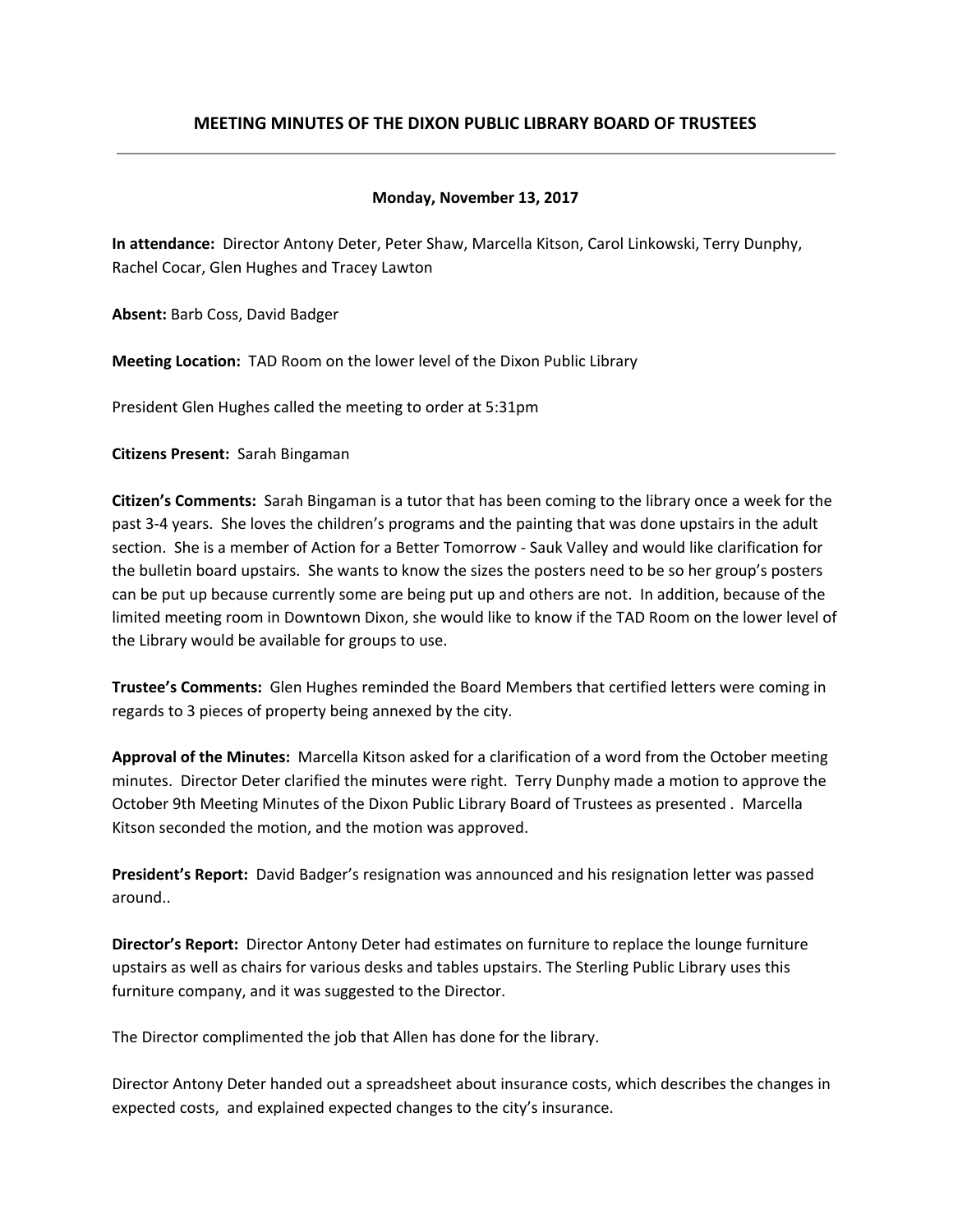## **Treasurer's Report:**

- A motion to approve the Treasurer's Report for October as presented was made by Marcella Kitson. It was then seconded by Peter Shaw and the motion was carried.
- A motion to ratify the Treasurer's invoices and expenditures for October was made by Peter Shaw. The motion was seconded by Carol Linkowski and the motion was carried.

# **Discussions:**

- **●** Discussion about the bulletin board/meeting room. For time purposes the subject should be moved to next month's meeting agenda. There should be no for profit signs. Some things to look at are size and time the sign on the board.
- **●** Glen Hughes asked if we need a separate meeting date to meet about the budget. Tentatively January 29, 2018 should be put on the December meeting agenda as a possible special meeting date.

# **Committee Reports:**

- ❖ **Finance and Budget: none**
- ❖ **Building and Grounds: none**
- ❖ **Personnel and Salary: none**
- ❖ **By-Laws, Policies, and Procedures: none**
- ❖ **Technology and Technology Resources: none**

## **Unfinished Business: none**

## **New Business:**

Director Deter has 4 estimates for replacing the phone system. A spreadsheet was handed out explaining the costs of each estimate for seven years (the expected length of the system); however, comparisons are difficult because they each have differences that make it difficult to compare. After going over the pros and cons on the spreadsheet, Peter shaw made a motion to update the Library's phone system by moving to the TIG system as presented by Director Antony Deter. Terry Dunphy seconded the motion and the motion was carried.

Holiday observances for 2018 - proposed

- 1. New Year's Day Monday January 1st
- 2. Martin Luther King Day Monday January 15th
- 3. Presidents Day Monday February 19th
- 4. Memorial Day May 28th
- 5. Independence Day Wednesday July 4th
- 6. Labor Day Monday September 3rd
- 7. Veterans Day Monday November 12th
- 8. Thanksgiving Thursday November 22nd